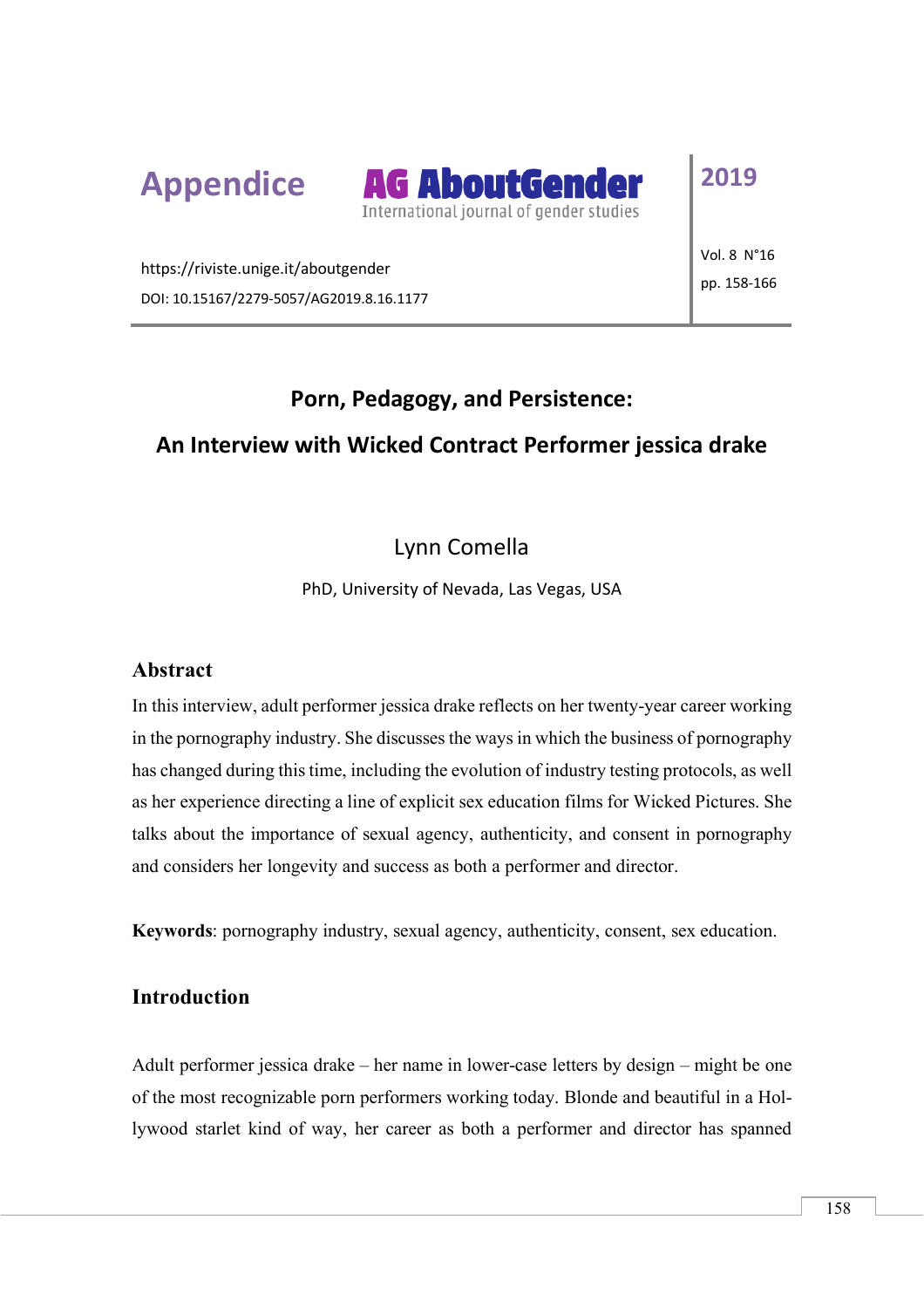twenty years, giving her a front row seat to an industry that has undergone dramatic economic, technological, and cultural shifts, especially over the past decade.

Raised as a Jehovah's Witness in Texas, where abstinence-only sex education was the norm, drake was going to college and working as a stripper in the late  $1990<sub>s</sub>$  when she began meeting featured dancers associated with the porn industry. She started working in porn, and a few years later, signed an exclusive contract with Wicked Pictures, a studio which, according to drake, "was the machine that made the superstars".

A winner of multiple AVN Awards – affectionately known as the "Oscars of porn" – drake actively resists stereotypes. She is known for her charity work, advocacy for sex worker rights, and involvement with HIV prevention and education. She is a certified sex educator who regularly lectures at universities on topics that include sexual wellness, empowerment, and consent. In 2011 she began directing a series of explicit sex education videos, jessica drake's Guide to Wicked Sex. To date, she has made fifteen educational films about fellatio, foreplay, threesomes, plus-size sex, and, most recently, senior sex.

In what follows, drake discusses how the business of pornography has changed over the past twenty years, the evolution of industry testing protocols, and her passion for sex education. She talks about the importance of sexual agency, authenticity, and consent in pornography, and the seriousness with which she approaches her film projects.

#### **Interview**

## **Lynn Comella: What was the porn industry like in 1999 when you started performing and how has it changed since then?**

**jessica drake**: In a lot of ways, the industry is completely different from how it used to be, but there are still similarities. When I started, it was very star minded. You aspired to be the biggest name you could be. You aspired to be a contract performer with a big studio. The gonzo and feature worlds were the two main areas of porn. Studios were massive and they were churning out some pretty great content. The dominant studios at the time were Wicked, Vivid, and VCA. Not all the big studios exist anymore, and none of them exist in the same way. When piracy took over our industry, about ten years ago,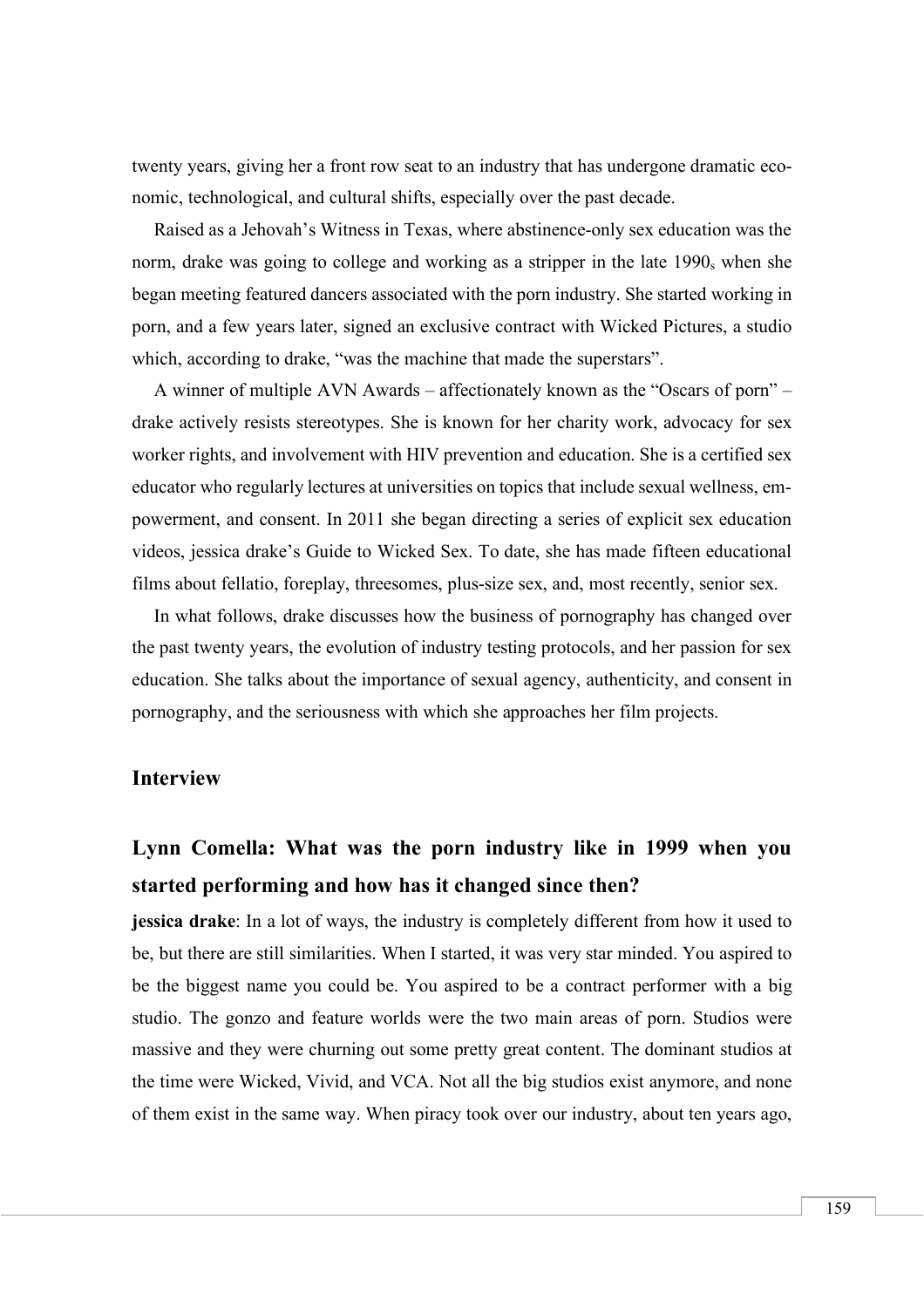everybody had to change everything in order to survive and many didn't. Or they did change, and they still didn't survive.

The economic collapse of 2008 coincided with the massive piracy problem. I think everybody sort of scrambled and didn't know what they were going to do. Many studios just went out of business. Other studios became content distributors. Wicked is one of the few studios that really kept on trying to do what we do best: create high quality, bigger budget adult content. We saw more of that [content] back then. Now, there are fewer big budget productions. Also, studios exist just for websites now and that was never a thing before. Obviously, camming is now huge, too, and platforms that give performers the ability to create their own content, like OnlyFans, is one of the biggest changes we've seen. Those platforms put control in the hands of the performers, and I think that sort of mirrors the way it was back then, because performers were extremely invested in their brand and their image.

It wasn't just the studio system that was affected by piracy. Everything was affected, including performer rates, which started dropping, because companies were trying to be more competitive. Sometimes people would come in and really undercut performers. For example, we used to be paid to shoot a box cover separate from a movie. Being chosen as a box cover girl for a feature was great. It was another job. You'd be paid \$1000 to be on a box cover to promote a movie. That doesn't happen anymore, at all, with the exception of Wicked's bigger budget movies. Being paid for box covers [used to be a thing]. Magazine work used to be a thing. It's barely a thing now. I marvel that there's still a print readership. But, I mean, some of these things are coming back. I think some people really love to be able to pick something up and flip through it, and fans like to have something they can actually touch and bring to us [at clubs and conventions] for us to sign.

#### **Comella: What are some other changes you've seen?**

**drake**: I'm a condom-only performer. The only scenes I ever did without a condom, and there was only a handful, was with the person I was married to at the time, so we were fluid bonded. I remember being told, even back then, that nobody wanted to see porn with condoms. I was told that I wasn't going to last in this industry and that I'd never make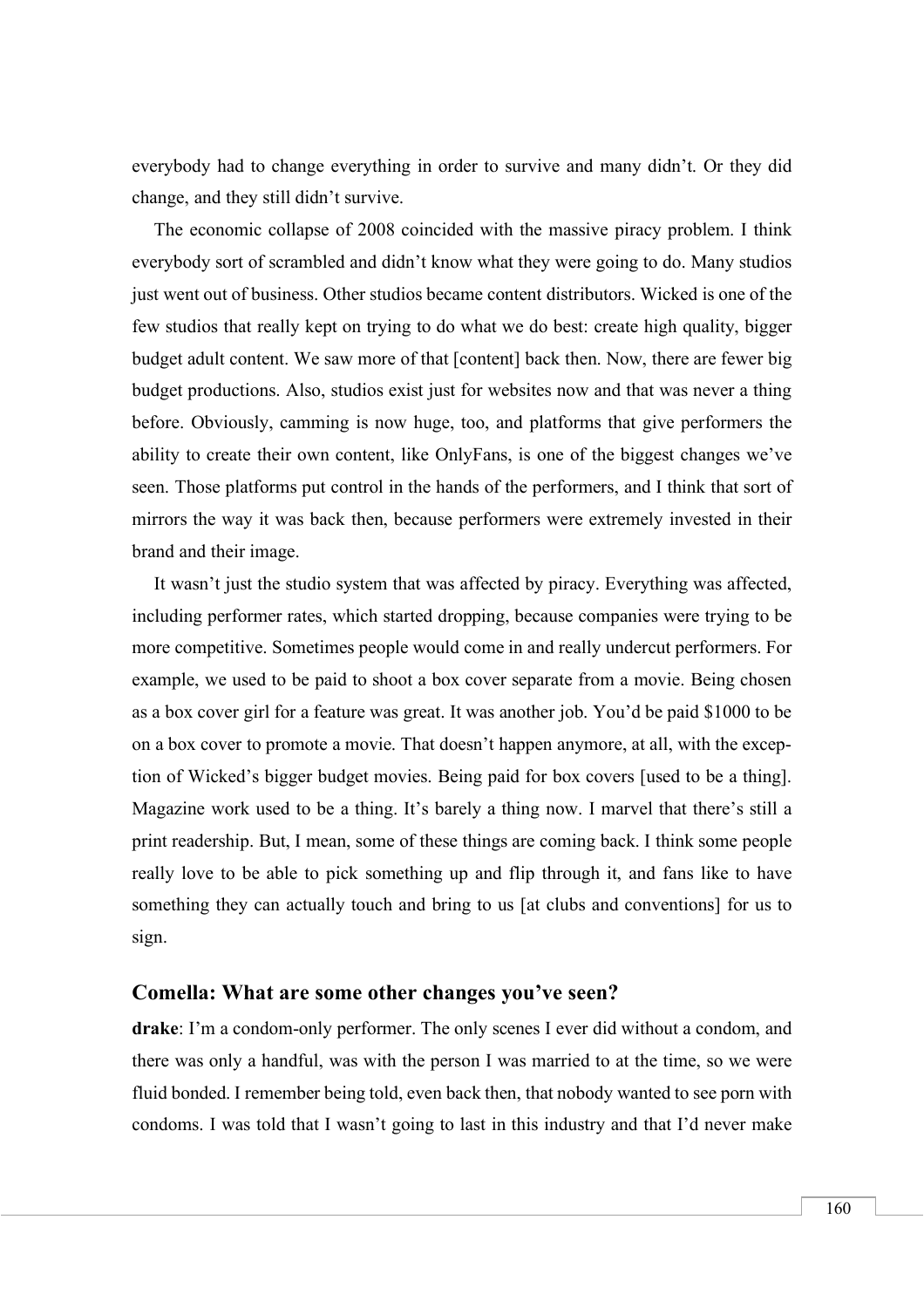any money for myself. I've seen a lot of changes regarding that. I came in as a condomonly performer because to me that made sense. I didn't know at the time that there had been transmissions of HIV in the industry the year before I started. Anytime anything like that happens today, we know about it immediately. That's also a big thing that's changed. I watched our testing system evolve. I remember my first trip to the Adult Industry Medical Healthcare Foundation (AIM). They had us watch a video that explained what you could expect [working in porn]. After the video, you were asked if you had any questions. I still remember my first test. The PASS system, which is the system we use today, didn't exist. We had paper tests that we would exchange before a scene. AIM was a lot of things to a lot of people: It provided performer resources and people to talk to. Don't get me wrong. The testing facilities we have today are super friendly, but there are a couple of different testing centers for people to go to and it's more of a medical feel as opposed to a personal resource.

Back then, testing was every 30 days. Now it's every 14 days. We are now tested for more STIs. The turnaround time on testing is super-fast, so that's one area where we've really improved. That, and now pre-exposure prophylaxis (PrEP) is a thing. I've been on Truvada for over two years. People sometimes say: «But you're a condom only performer. Why?» Well, condoms break, and I'm still engaging in the riskier sexual activities on set. I do all of the extreme sex acts. I take facials, for example. So, for me, PrEP was the right thing. We didn't have that resource back when I started in the industry. I really wish we would have. I think that's something more performers today should be talking about.

When I first started in the industry I was only working with people I knew. When you wanted to book talent, it was a question of who is on this person's list [of who they'll shoot with]? Who's on their no list? If you were working with someone for the first time, you'd sit down and have a conversation. You'd say: "I like this. Don't ever do this to me". We would have that exchange. Coming from that time in the industry is why today, as a director, all of my talent does that. The first time I directed was 2007-08 and then I started the line of educational videos in 2011. I have never created an onset environment that doesn't include those talks. Before we had feminist, ethical porn, before that became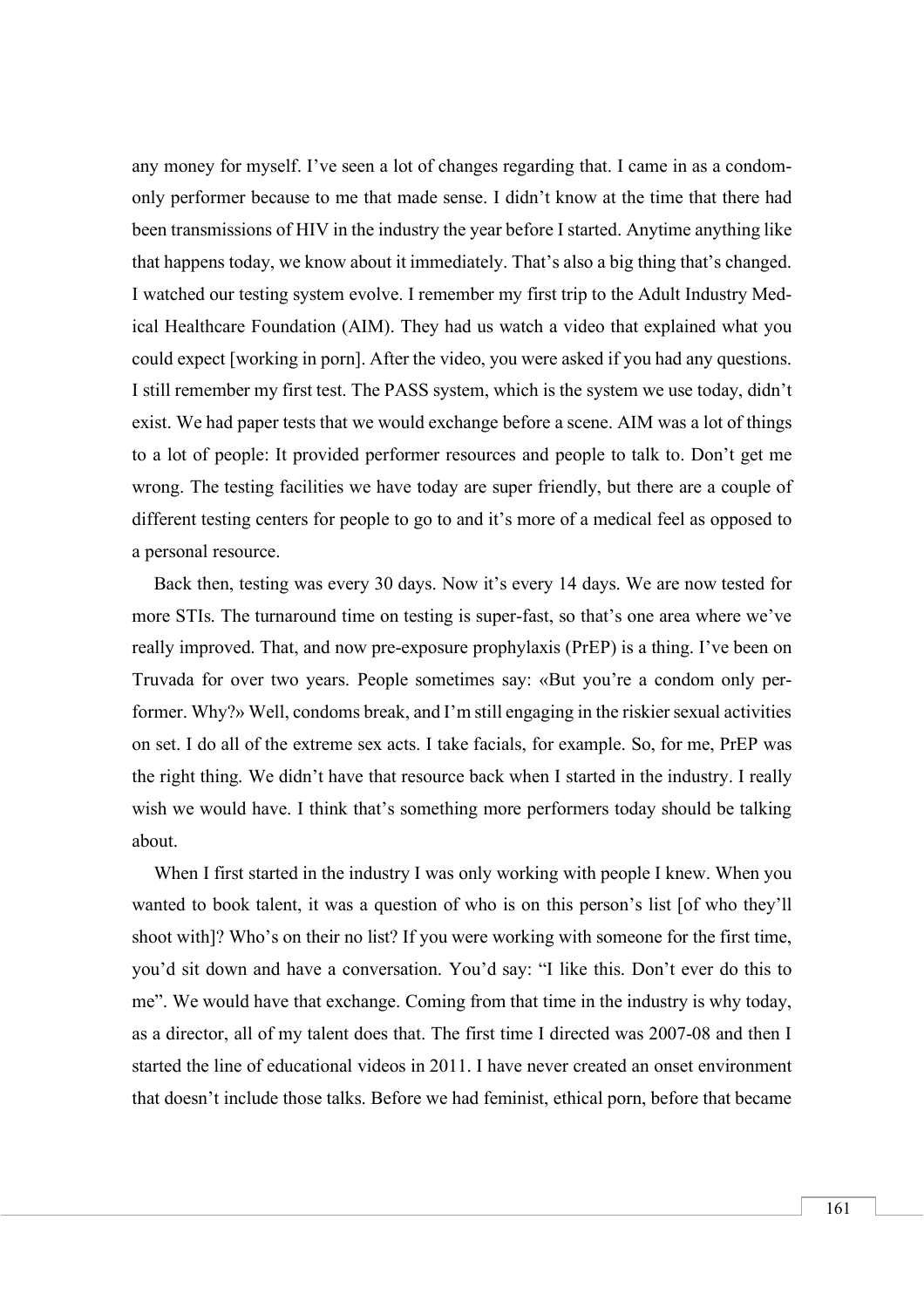a branding thing, people were already taking care of people. We were already doing it. It was part of the work environment. The industry modeled that whole exchange.

#### **Comella: What about personal branding and authenticity?**

**drake:** I think authenticity is much more relevant today than it was before. Before it was more about creating a very polished, finished image. That's great. Fantasy is fantastic. But at the same time, speaking to my longevity in this industry, I've found that being very raw, really vulnerable and accessible, creates more interest and fans want that. They want more than a photoshopped image.

In the era before social media, fans could meet a performer at a trade show or a strip club. Everything is so real time now, as it happens. Before social media was a massive thing, my first clue that fans were looking for realness was that Wicked used to put a lot of DVD extras on all of our movies. In one, the camera person filmed me sitting on the floor in a t-shirt, eating pie with a fork right out of the pie pan. I got more fan attention from those few seconds. They were like: «Oh my God. You're a hot chick eating pie on the floor».

I think we are at a crossroads right now. We are stuck between what existed before, the more corporate mentality, and what inevitably has become more important to fans, which is interaction. Performers have more agency, and often more authenticity, when they have control over the content they are creating. Authenticity is a buzzword now, but during my entire career, I had a policy that I wouldn't do anything on camera that I didn't do and enjoy in my own life. At times, I have become frustrated when distribution mandates or puts in place certain requirements about what I need to do on a shoot: I have to do softcore, triple X, shoot a certain run-time, so sometimes some of the authenticity is lost, because we have to go back and shoot content for different distribution streams. Sometimes the organization of the industry makes it hard to capture authenticity. At the end of the day, you are a business and you are fighting to be part of different media and distribution streams that want different things.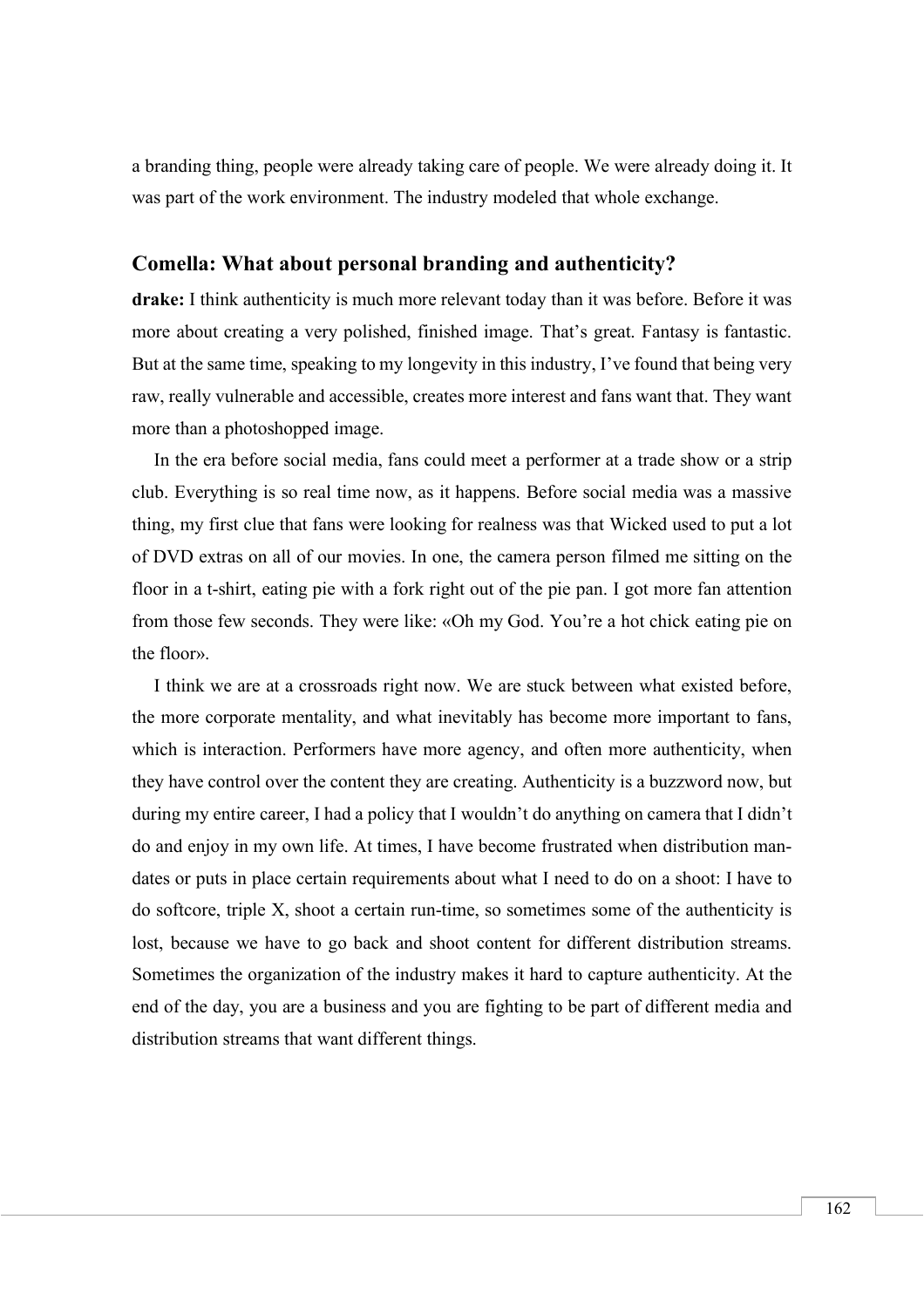## **Comella: What inspired you to begin making explicit sex education videos?**

**drake:** I came from a place where I really didn't get a realistic sex education. I think most of us really didn't get the sex education that we now, as adults, would've hoped we'd gotten back then. I knew the birds and the bees, but it was very fear-based; it wasn't really informative and real. The more I traveled the country, the more I encountered people who were raised that way, even in more strict environments. I think that people deserve to know some of the truths about having sex. The good and the bad.

Two very pivotal things happened to me before I decided to become an educator. First, a woman came to me in her forties and she'd never had an orgasm. I felt immediately compelled to do something to help her. It was before I started the sex education series. I communicated with her via email and we talked a lot. I referred her to as many resources as I could. I also told her she should grab a Hitachi [vibrator] and spend some time with herself.

The other very pivotal thing that happened, much like the woman who whispered into my ear about not having orgasms, was that a couple came to me at an event and the woman said: «I think there's something wrong with me. I just can't do it like you do it». What are you talking about? I asked: «In your movies, you are having sex and all of the sudden you are having anal sex». I was like: «Whoa. Whoa» What you aren't seeing, I told her, is all the prep work that goes into that and all the movie magic that happens long before the cameras are rolling. There's the warming up and the lubing and the re-lubing. All of that. I talked to them for a while, and that was about the same time I was beginning to create the line of instructional videos.

What is happening is that we have a generation  $-$  a few generations, actually  $-$  whose only ideas about sex have come from seeing it on the computer. And a lot of the time, depending on what type of adult product they are watching, they end up with some really unrealistic expectations: body-wise, performance-wise, stamina-wise, and in terms of flexibility and creativity. You name it. I think it's important to be able to differentiate that. I think there's a lot of great things you can take away from porn, especially from the type of adult movies that Wicked makes. If you can take the sense of adventure from porn, the role playing and inspiration to try new things, to be spontaneous and creative, I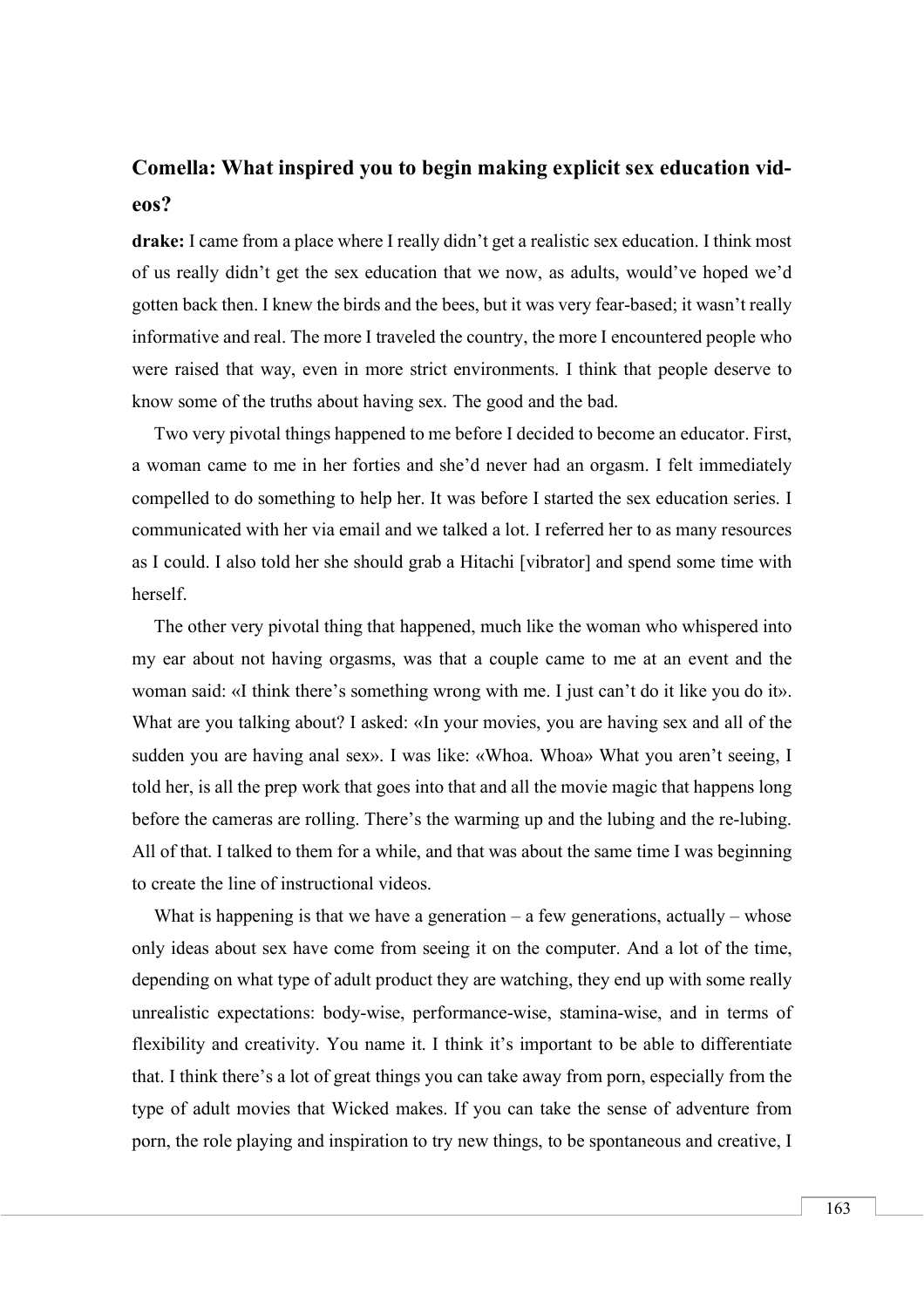think that's wonderful. It is not, however, a step-by-step way to have penetrative sex. I point that out to people.

When I started creating the Guide to Wicked Sex, I instantly became more aware of the sex that I am portraying in movies. For us in the industry, it is a run-time issue. There's a reason why they don't show every bit of anal play in every scene I do. It's because we can't have an hour long warm up. We can't show that. I try to explain that to people. You wouldn't learn how – and I know this is cliché – but you wouldn't learn how to drive from watching the *Fast and the Furious*. It's important to remind people of that.

## **Comella: What's it like on set when you're making one of your sex education films?**

**drake**: When I do my instructional videos, they are such a labor of love. I shoot them at my house, because I have complete control over my environment. When my talent is there, they know they are there all day. They know it's a long day. They know what's involved. But I cater to them. The more you take care of your talent and the more comfortable they are, the more they give you and I've just been so fortunate with my casting. I've gotten such authenticity and chemistry [on set]. I put people together who really want to have sex. I know that sounds obvious, but it doesn't always work out that way.

From the start, I chose to only work with people who were on my list, because chemistry to me is really important. I don't like to fake it. It is not always easy to do what we do. Our days are long. We are tired. Sometimes we don't want to have sex at that moment. It might take more to get in the mood. But when you have somebody that you have that chemistry with, it really changes everything. It is less of a job and more of you living out a fantasy.

So, I cast [my films] very carefully. I get people who are really into the topic, whatever the topic is. They are people who really enjoy whatever that act is  $-$  if it's anal, if it's threesomes. From there, I make them really comfortable. Who turns you on? What do you want to do? We do the interview portion of the instructional. I try to make them really comfortable. I might start out with scripted interview questions, but I always deviate. I never say this is going to be quick and easy. It will be a bit of work. I also do all my own catering. We always have the biggest spread of food.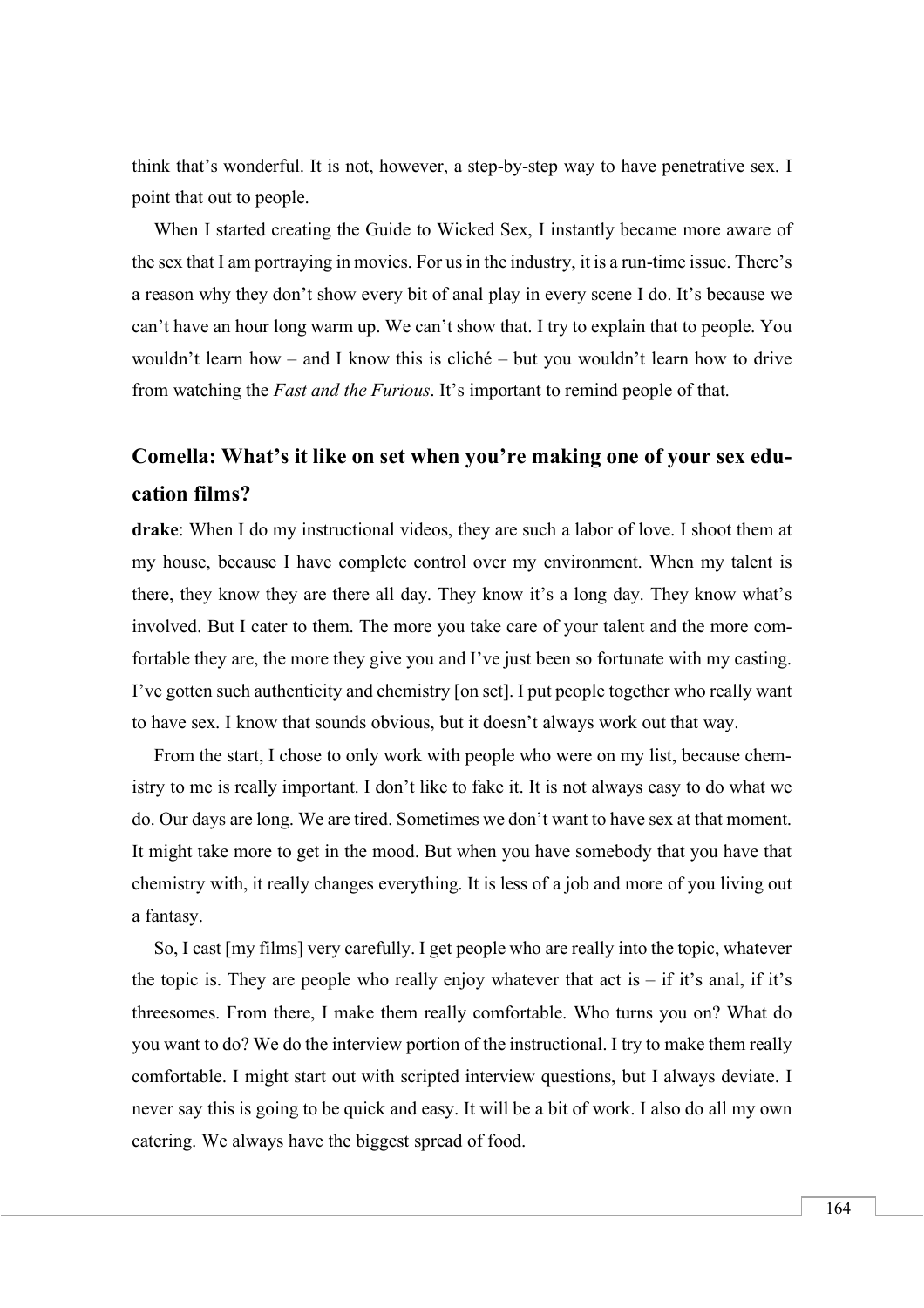In terms of the shoot: I block out what I need to show viewers, but aside from that I don't orchestrate the sex. I tell performers what I want to end up with, and then I see what happens. I let nature take its course. I might switch them up if I need a specific position, but my goal… when I shot female masturbation I didn't tell performers how to masturbate, but I had a table of sex toys. Use them, don't use them. Use one, use two, use three. I got some amazing orgasms from performers. Julia Ann used a body wand and loved it so much she took it home. I couldn't even ask her to leave it behind! It's just better when you don't direct them, because you see authentic sex.

# **Comella: For your most recent education film you collaborated with author and senior sexpert Joan Price to make** *Guide to Wicked Sex: Senior Sex***. What was that process like?**

**drake**: I wanted to collaborate with Joan since I first met her five or six years ago. It took me a while to convince her, because she didn't think her fan base would accept a hardcore product. One of the things that finally compelled her to do it was that she asked her subscribers on her email list if they'd be interested in such a film and people were very positive. This is an underserved group of people who deserve all of the sexual information and de-stigmatization they can get. I was thrilled when Joan said yes and [the experience of] shooting the movie was fantastic. The youngest person in it was 69 years old. No one had any on-camera sexual experience. One couple had been together for a long time and another couple hooked up just for the purpose of the movie. I did that on purpose, because there are so many seniors who are divorced or who have lost a spouse, so how do we talk about dating apps and STIs and safer sex with this population? I think projects like *Senior Sex* are really necessary and are the key to getting attention from major organizations like AASECT [the American Association of Sexuality Educators, Counselors and Therapists] that have dismissed some of the things I've done because I am a porn performer.

## **Comella: What accounts for your staying power in an industry where many performers burn out very quickly?**